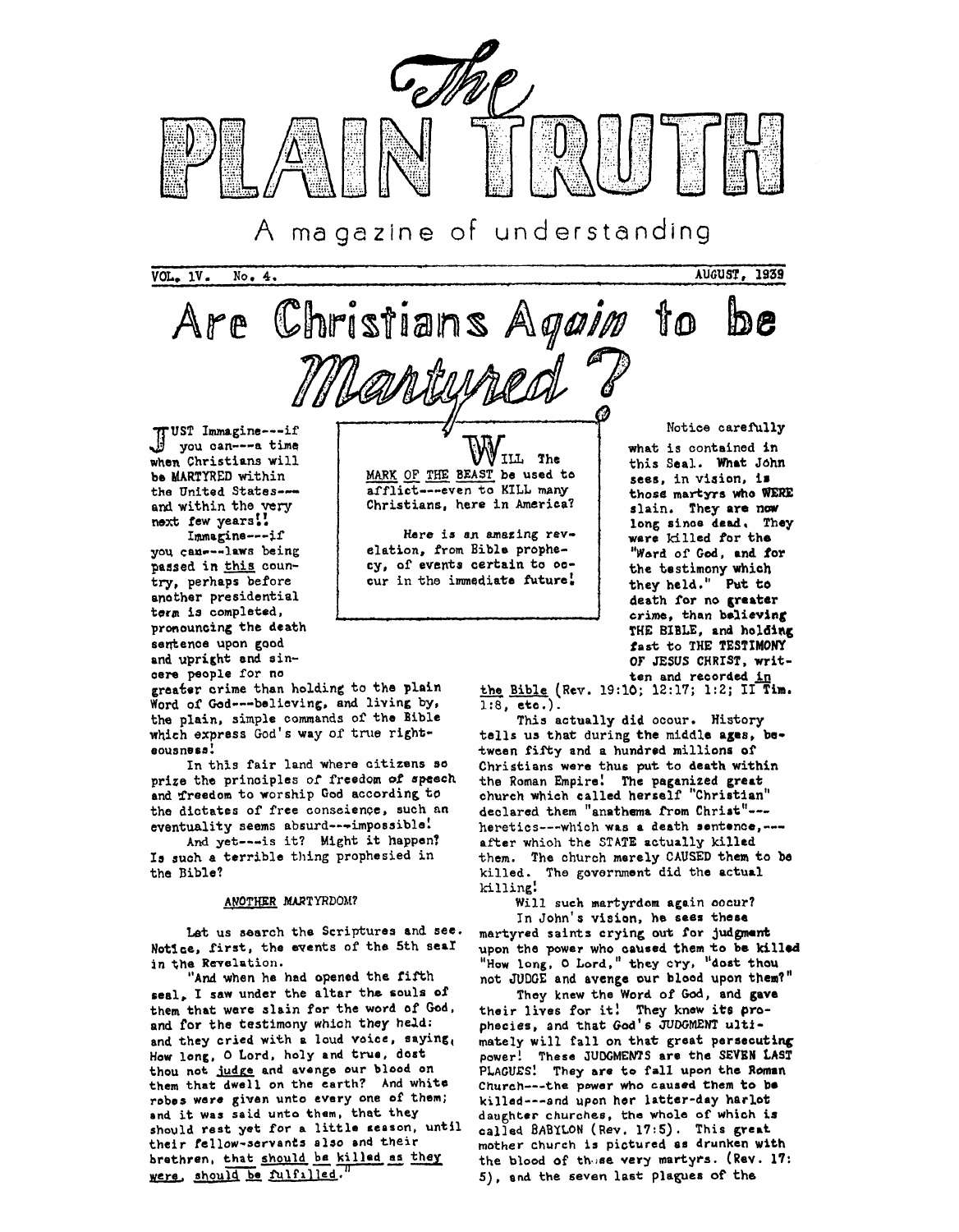**DAY OF THE LORD are God's JUDGMENTS** upon **Qabylon! See Rev, 14:7; 15:l with 36:l-7**  l8:6; **10, 19:l-3. As this last plague falls,** Christ **will return** to earth **to reign!** 

**But** notice **what is said, in this vie ion, to those dead** martyrs **crying out** for **Ged'o judgments** to fall! **They** must rest in their graves a little longer, until other **Christians---NOW** living---SHALL **BE KILLED AS THEY WERE!** 

Plainly **this** text **says** the **JUDCMENTS**  of **God** upon **Rome---the seven last plagues**  of the DAY OF THE LORD---cannot fall until there **has been** another latter-day martyr**dom! And** these latter-day Christians are to **be** killed---how? **"AS** THEY **WERE!"** 

Who **will CAUSE this end-time martyr**dom? The **same** power---Rome---with her daughter churches---those who **came** out of her in protest!

# **The** MARK OF THE **BEAST Enforced** !

But who is the REAL **AUTHOR** of this martyrdom? Satan the **devil!** 

In the 13th chapter of Revelation **is** picturad **a hideous symbolic BEAST. A**  "beast" is merely a symbol representing **a** kingdom, which is **a** government, or tho **king who rules** it (Dan. 7:17, 23, *etc.)*  **This particular "beast is tha Roman Empire,** revived after its original fall in **476,** into the "Holy **Roman** Empire" which continued **thru** this middle-age period of **martyrdom.** 

this 13th chapter **of** Revelation is pictured another **symbol** io ''beast **"---another kingdom,** or **govornment which appeared as a lamb,** but actually **spoke as** a dragon. **It** appeared **as,** pretended to **be, Christ's**  kingdom **upon** earth---a **CHURCH** government. But actually it **was** the DEVIL'S **tool.**  This CHURCH government excercised **ALL** the power of the first beast, the Holy Roman Empire, verse **12. The** popes ruled the state **as well as the** church for over 1200 years! **Beginning** with **the** 11th verse of

authority to this **whole** abominable system? **The DRAGON (verse** 2) which is Satan the **Devil (Rev. 12:9 and** *2O:Z).*  And **so** it is merely the Devil's tool! And **who gave** his **seat** and puwer and

**As** Satan deceives, **so** this CHURCH government has **been a** deceiving power, **(Rev. 13:14). And** what **else?** 

Notica verse 16: **"And** he causeth all, . . . to receive **a MARK** in their right hand, or **in** their foreheads: **and**  that <u>no man might</u> buy or sell, save he that had the MARK, or the name of the  $\frac{MARK}{R}$ , and  $\frac{MARK}{R}$ , are the name of the beast, or the **number of** his **name."** 

**And this same powor that** forces the **MARK** OF THE **BEAST** upon **men is** the identical **power** that **causes** the **MARTYRDOM** of **the** saints! **Notice the** verse **just befnre:** 

**"And** *ha* **had power to** .... **cause that a5 many as would not worship** tha insge of the beast should be killed.

**killed the martyrs! Notice how accurately Cod's Word condemns her! She** did not actually **kill them,---she merely CAUSED This Raman** church **denies she ever** 

\*hem to **be** killed! **And so it will be again!** 

There has already been **much** agita**tion to** bring about **a re-union between**  Catholic and Protestant church organiza**tions. Combined, they could wield anough**  influence during the turbulent, chaotic, revolution-endangered **days just ahead,**  attar **the WORLD WAR is resumed, to** place laws upon the statute books of our government demanding **the** very **LIFE of all true**  Bible Christians **who** will not **accept**  their perversions of the **Holy** Scripture!

been **turned** upside down! In **the** popular churches **of** the **day we hear just the**  OPPOSITE of the true plain words of the **Bible being** preached, **And** the **marvel is that they** all CLAIM these pagan taaohings **came** out **of the** Biblo! **The truth is,** the **Word** of **God has** 

**WARN of---days** when **thoy will** not endure sound doctrine, but have been turned unto **FABLES---( IS** Tim. **4: l-4)---days when they**  will not HEAR the law of the Lord, but demand **that** their preachers **speak decolta, and** the **soft** and the smooth things! **(Isr. 30:8-10). Them** are the **days Jesus warned**  of---when **MANY false prophets are deceiv**ing the **MANY,** not just the **few! The Devil comes** as an **ANGEL OF LIGHT (I1** Cor.l1:14), and he has **many** ministers, **posing as the ministers of' Jesus Christ, appearing A3 the** ministers of **righteousness. (Verses 13, 15)!! Yes,** in the popular churches! These are the days the prophecies

### **GREAT TRIBULATION TIME OF** THIS MARTYRDOM!

The **SEALS** of Revelation are Inter**preted by Jesus' propheoy in** Matthew **24.**  *The* Revelation **is** that of **Jesus** Christ, showing **to us** things that must shortly come to pass,

But in the Revelation, most of the prophesied events **are shown** in **symbols. We** must find the **BIBLE** explaination of its **symbols.** It is **Jesus'** revcl.ation of **these end-time** events of the **DAY** OF **THE** LORD, leading up to, **and** climaxing in, the Second Coming of Christ.

In Matthew **24 we** find these **aama**  identioal end-time **events** foretold in plain simple **language. Hore Jesus said there would be** lst, **false** Christs, **then Znd, war** climaxing **in** the **world-w8r, Srd,**  famines, 4th, pestilences, 5th, great Tribulation, **6th,** the **sun** and **moon dark, and** the **stars falling** from heaven. **Ths seals** picture the **same** identical **events,**  in the same order!

**which Jesus** said would **be the BEGINWINO af sorrows, He said In Matthew 24,** during **the** world **war,** 

**"Then shall they deliver YOU up to be afflicted, and shall kill you.'' (versa 9).** 

**<sup>A</sup>**Tribulation **is an affliction. See the dictionary, "They" rsfars to those of the world, even the they pose as**  Christians. **"YOU"** rafers **to the true Christians.** Notice **these are** *to* **be DELIVERED UP to be afflicted and killed,**  This signifies arrest, being brought be**fore the** courts, **condemned to die.** 

At **this time MANY FALSE PROPHETS**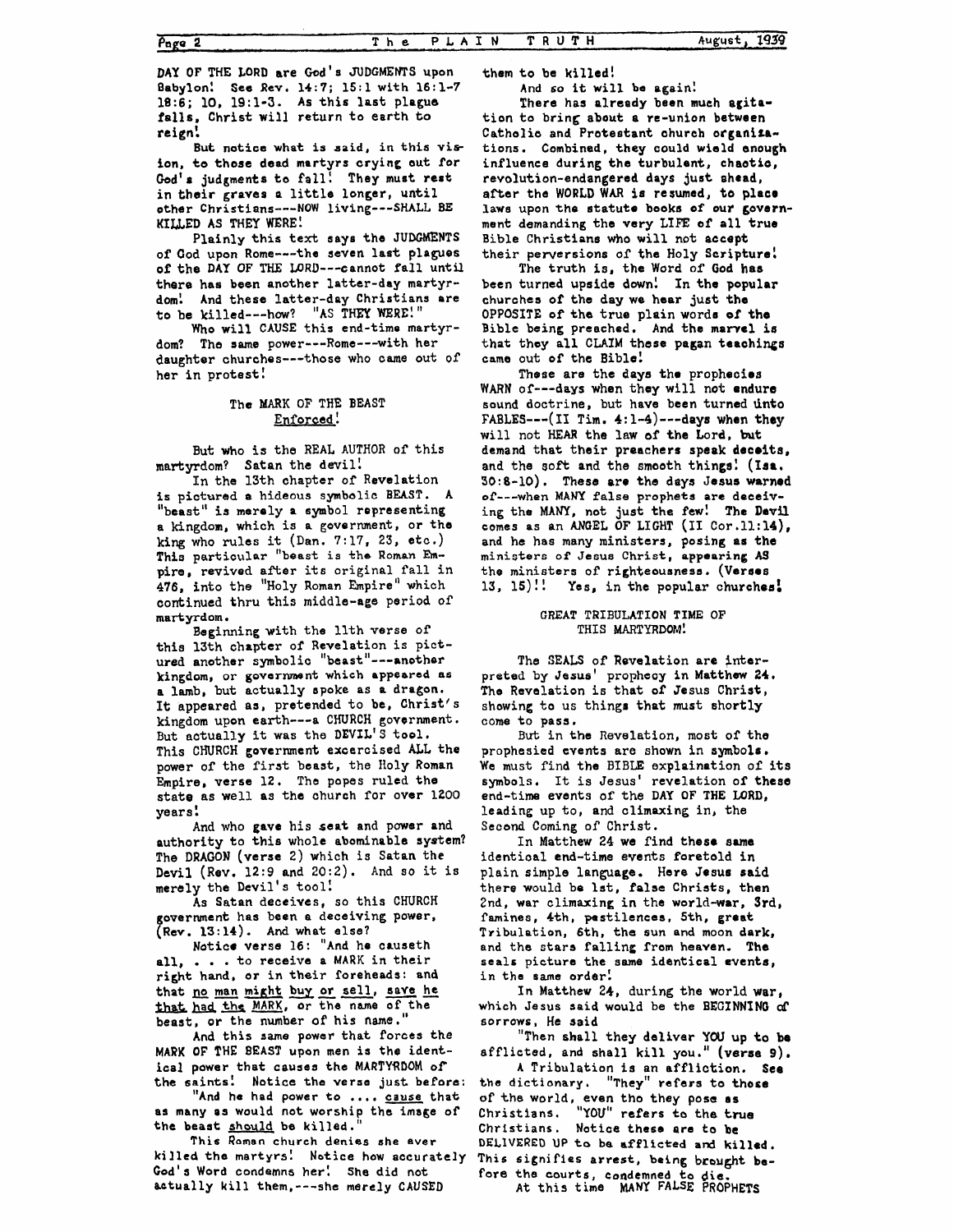Page 3

SHALL RISE." (verse 11). There have been false prophets. But now, with these religious organizations actually causing God's true children to be put to death FOR THE WORD OF GOD, and the TRUTH of Jesus, they must prosecute a vigorous campaign of propaganda to deceive the multitudes into believing these saints are actually heretics, deserving of death!

"For then shall be GREAT TRIBULATION.

such as was not since the beginning of the world to this time, no, nor ever shall be. And except those days should be shortened, there should be no flesh saved; but for the ELECT'S sake those days of Great Tribulation shall be cut short! The elect of God are IN the Tribulation! It is a time of general worldwide trouble, war, chaos! Remember, once the world war is resumed it shall continue on THRU all other prophesied events up to the SECOND COMING OF CHRIST! The world war will not END until the Battle at Armageddon, at Christ's coming. And so these days of the Great tribulation are days of trouble such as never has occurred since there was a nation---days of war---days of chaos. Except God shortens them, NO FLESH should be saved!

But for the sake of God's elect, these days shall be shortened! It is the time of the DEVIL'S WRATH! The time when the devil, thru these religious agencies under his deceiving influence, is persecuting, even martyring, God's elect! The devil who, in his rebellion against God and God's laws, has been able to deceive the WHOLE WORLD ---all but the very elect!

# WHY SATAN IS SO FURIOUS AGAINST SO FEW

Notice, in Revelation 12:9, we read of Satan, "which deceiveth the whole world. In Revelation 17:2 and 18:3, we read that ALL NATIONS have been deceived by this great falsa raligious system,

"All Scripture is given by inspiration of God, and is profitable for doctrine, for reproof, for correction." (II Tim. 3:  $16)$ .

WHY do we have such a babylon of differing sects and denominations? Why do not all agree as to what the Bible says? Simply because religious organizations refuse to heed this Scripture. We know most of them teach error---for they all disagree. But we know of no denomination which ever DARED publicly confess an error in its teaching, and correct that error? Therefore, whatever amount of error is mixed into the doctrines of an organized denomination is perpetuated, and effort is made to justify it and to read it into God's Word!

We are NOT a sect, a denomination, or religious organization. We are FREE to be corrected by God's Word, and to acknowledge mistakes and errors! We are human and make mistakes. By correcting them, we advance in the TRUTH!

This article is such public acknowledgment. We have learned that we misapplied one detail of the sequence of prophesied events. We applied the world war of Mat. 24:6 and Rev. 6:4 alone to the war of 1914-1918. But the "ARMISTICE" was a mere RECESS---and the war is soon to be resumed. We believe now these prophecies apply also to the COMING world war. That revised application changs things, as explained in this article.

Satan's agent. And in Mat. 24:24, the devil's false preachers will, "if it were possible, DE-CEIVE THE VERY ELECT." This is at the time of this Great Tribulation! The VERY ELECT are the only ones Satan has been unable to deceive. If he could only deceive them also, his victory, he thinks, will be complete! AND SO THIS HATED SMALL REMNANT WHO

> CAN'T BE DECEIVED ON THE GREAT CENTRAL TRUTH THAT SIN IS THE TRANSGRESSION OF THE LAW---THIS HUMBIE SMALL NUMBER AMONG EARTH'S MILLIONS STAND IN THE WAY OF COMPLETE VICTORY FOR SATAN! No wonder the devil is angry at these people, few in number tho they be! In Revelation  $12:12$ , we read: "The

devil is come down unto you, having GREAT WRATH because he knoweth that he hath but a short time!"

The six working days of his seventhousand-year week are about up! HE KNOWS how short his time now is! He has great WRATH! And against whom?

"The dragon was wroth with the woman (true church) and went to make war with the remnant of her seed, WHICH KEEP THE COM-MANDMENTS OF GOD, AND HAVE THE TESTIMONY OF JESUS CHRIST!" (verse  $17).$ 

The REMNANT church is the people of God --the elect --- of this latter day. The people Satan is wroth with, and makes war against, is the little despised remnant WHICH KEEP THE COMMANDMENTS OF GOD, and have THE FAITH OF JESUS! And some of them will be slain--martyred ---- for the WORD OF GOD, and for this TESTIMONY which they hold!

Yes, Satan has deceived everyone alse as to WHAT SIN IS! All the large and popular denominations, as Isaiah prophesied, (30:8-10)<br>are saying "the law is done away." They have deceived the whole world in regard to the great central truth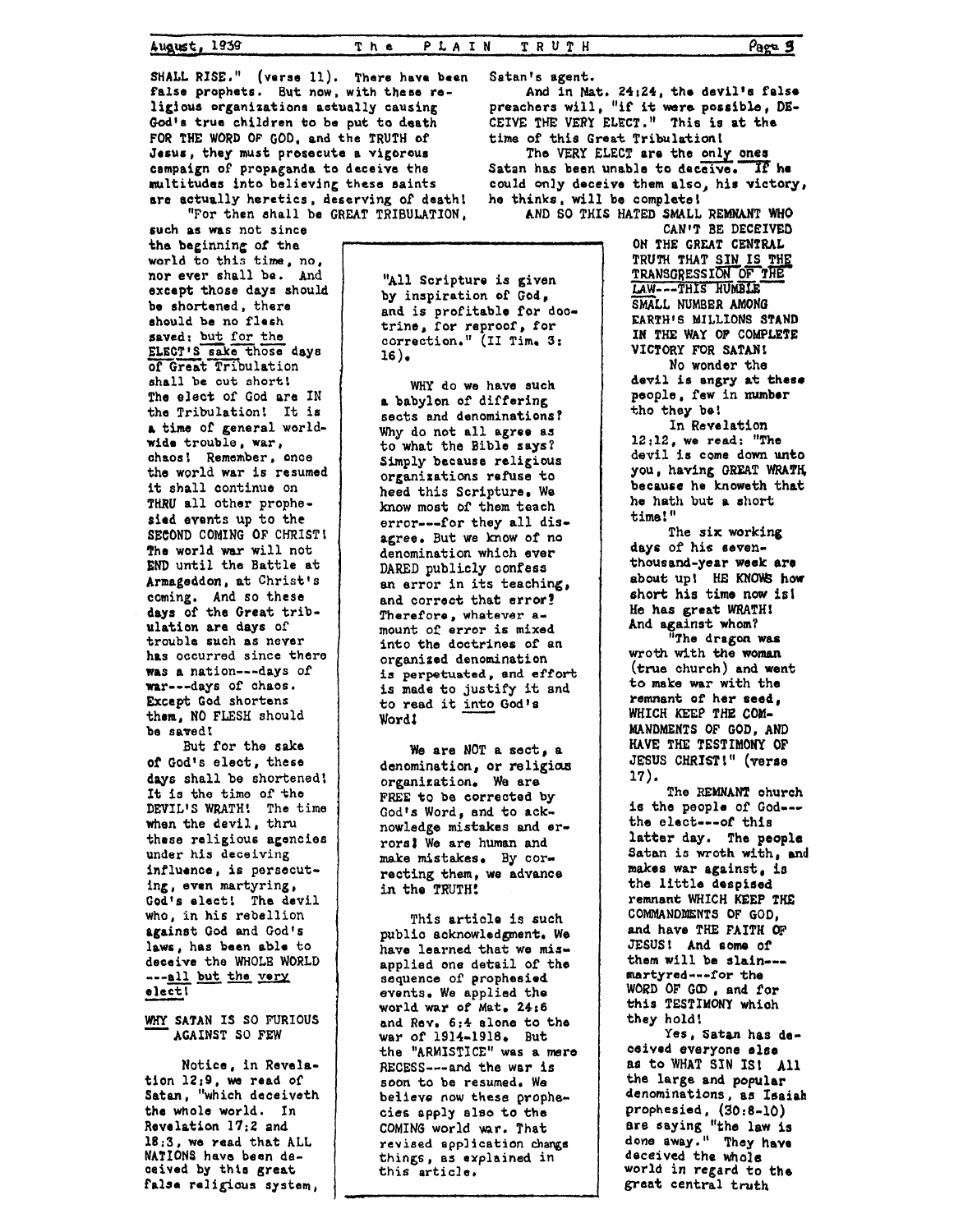that SIN is the transgression of God's LAW, not of man's ideas or his searedover conscience, or denominational doctrines!

And so this little remnant. hated. despised, persecuted, are of paramount importance to Satan! He is WROTH with them. He is determined to WIPE THEM OUTto completely STAMP OUT the truth of what constitutes  $SIN!$ 

And HOW will Satan make war against these remnant Commandment-keeping Christians? He will use as his tool the large and popular religious denominations --professing Christians whom he has deceived --- those who are SO RELIGIOUS they have no use for God's Law which points out the sin in their lives!

Just as it was BABYLON---Rome---whom Satan used to martyr the saints thru the middle-ages, so it will be BABYLON--Rome and her protestant daughter organizations --- who will be used once more to enforce the Mark of the Beast, and to CAUSE those who keep the Commandments of God to be killed!

#### THE TRIBULATION IS **THE** DEVIL'S WRATH

There is one prime distinction we want our readers to understand.

The Great TRIBULATION and the DAY OF THE LORD are two different, separate things. The Great Tribulation is the time of SATAN'S WRATH. The Day of the Lord is the time of GOD'S WRATH.

In the latter part of the llth chapter of Daniel is the prophecy of the Roman ruler---Mussolini---entering with his armies into Palestine and Egypt in his campaign to rebuild the Roman Empire. (See February-March number, The PLAIN TRUTH). This is the time of Mat. 24:15 --- the time of the great Tribulation.

Then notice the 12th chapter of Daniel, a continuation of the lith chapter:

"And at that time shall Michael (the arch-angel) stand up, the great prince which standeth for the children of thy people; and there shall be a time of trouble, such as never was since there was a nation even to that same time."  $(Dan. 12.1)$ . This time of trouble is at the very end-time---just before, and leading up to, the coming of Christ, and the resurrection (verse  $\bar{z}$ ).

Also this "time of trouble" is The GREAT TRIBULATION. Notice, the same description as in Matthew 24.

Dan. 12:1--"a time of trouble such as never was since there was a nation."

Mat. 24:21 -- "Great Tribulation, such as was not since the beginning of the world to this time, no, nor ever shall be."

The two are the same.

Now observe, "At that time shall Michael stand up." It is WHEN Michael stands up, or immediately after, that this time of trouble, the Great Tribulation, occurs. Michael's standing up has something to do with this Tribulation.

Observe that Michael stands up FOR somebody. It is FOR God's people--His alecti

Also he must stand up AGAINST some body or power, and naturally it must be the person or power who is the adversery of God's people.

Notice whom he battles against! It is decribed in the 12th of Revelation: "And there was war in heaven: Michael

end his angels fought AGAINST the dragon; and the dragon fought, and his angels, and prevailed not. . . and the great dragon was cast out, that old serpent, called the devil and Satan, which deceiveth the whole world; he was cast out into the earth, and his angels were cast out with him." (Rev. 12:7-9).

When Michael the archangel stands up FOR God's people, he stands up, with his host of angels AGAINST Satan the devil, also a former arch-angel, and Satan's demons. The devil and his demons are cast out of heaven, down to the earth. This is not his original casting down to earth, prior to Adam, when Satan first sinned. Since that time, he has still had access to the to the heavenly courts  $(Job 1:6-7)$ , the his actual dominion was He is the accuser of the the earth. brethren (Rev. 12:10), and in the Book of Job we find him presenting himself in the heavenly courts before the Lord to accuse Job.

This heavenly war between Michael and Satan is AFTER the middle-age martyrdom when, for 1260 years, those who escaped martyrdom fled to and were preserved in the wilderness (Rev.  $12:6$ ). The TIME of this heavenly battle between those angelic and satanic hosts is this very LATTER DAY!

And then, when Satan losed this battle and is cast down from accusing God's true born-again children before God's throne (verse 10), a woe is pronounced on those of earth "for the devil is come down unto you, having great wrath, because he knoweth that he hath but a short time."  $(\texttt{verse 12}).$ 

The time is near the very end of his 6,000 year reignt His time is now SHORT! He knows it. He is FURIOUS. And he is wroth with the remnant people of God who HAVE THE COMMANDMENTS OF GOD AND THE TES-TIMONY OF JESUS!

He persecutes them! He tries every way to DECEIVE them. If he can't deceive them as to the truth, he will try to cause them to become discouraged and give up. Failing in that he will throw them clear over the fence into fanaticism resulting from too much mis-guided zeal. Or he will tangle them up into church organization, getting them into politics, striving against one another, losing LOVE from their hearts and letting in envy, jealousy, resentment, bitterness!

But even so he will not be able to overthrow all, even with these pitfalls! Some will stand fast, continue to overcome sin, to GROW in grace and in knowledge, and to ENDURE unto the end! Ah! THEY are the ones against whom Satan is FURIOUS! How he hates them! And so now he starts out on his last final death-struggle battle against THEM. He influences his religious organizations --- modern BABYLON ---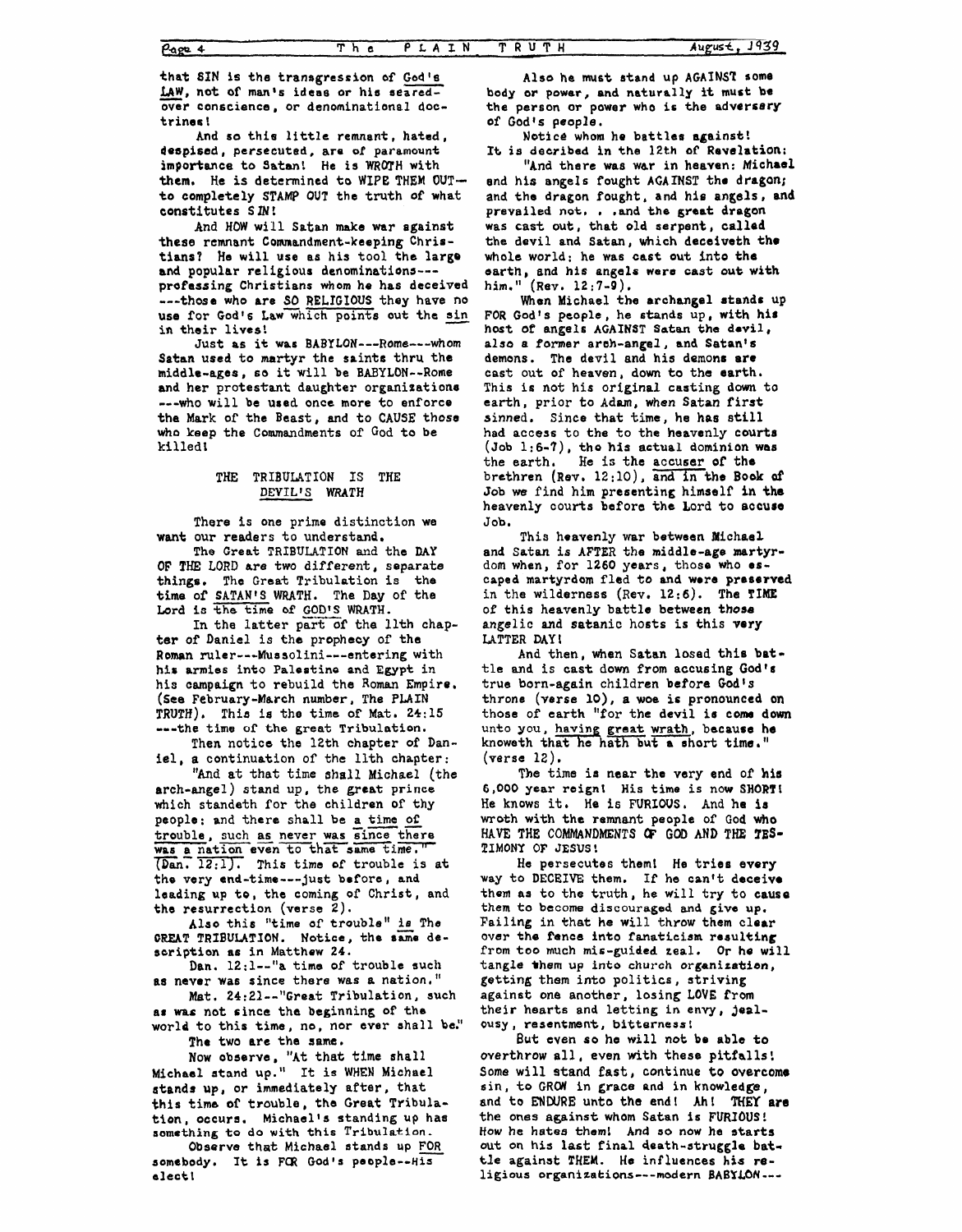**the Roman church** and **her** protestant daugh**ters--to persecute them!** It *is* reported to **the** writer **that only in the last few weeks the pastor of a large and** popular **ahutch publicly** said **that those who believe in keeping the Ten** Commandments **ought to be killed!** 

**will use their** influence **to** put **laws on the statute books to prevent people from keeping all** of **the Ten Commandments? The MARK OF** THE **BEAST will again come to light,**  and be ENFORCED. It is this BABYLON re**ligious system which** enforces it! It **is Satan's last stroke** against those who **KEEP THE COMNANDMEN9S OF GOD! And so these religious** organizations

**of the Lamb, and by the word of their "And they overcame him by the blood**  testimony; **and they loved** not **their lives**  Satan's last stroke against those who<br>Satan's last stroke against those who<br>KEEP THE COMMANDMENTS OF GOD!<br>"And they overcame him by the blood<br>of the Lamb, and by the word of their<br>testimony; and they loved not their lives<br> **end-time MARTYRDOM of saints!** Once **again**  it must occur **BEFORE the** judgments of God, the **last plagues, fall upon BABYLON!"** 

**This is the GREAT TRIBULATION--at a time when the** whole **world** *is* **a** eeething **of chaos** , **despair, world war! SOME of Cod's** people---perhaps **the majority, will in aome way be protected** and **pfeserved. SOBE** of **them will have** to **suffer** death **for** their **precious** and life-giving **FAITH\**  But even in DEATH, these God-fearing martyrs **will, thru** the **blood** of **the** Lamb, **administer** to Satan his last, final stinging defeat! **He can kill their bodies,** but **he cannot take** from **them the ETERNAL LIFE that** is **God's** gift thni Christ **Jesus!** 

**WHAT FOLLOWS** THE **TRIBULATION?** 

But **God** will **shorten those** terrible **days** of **Tribulation. And THEN WHAT?** 

**"~mmediately AFTER** *the* tribulation of **those days shall** the **bun be** darkened, **and**  the moon **shall** not **give** her light, **and** the stars **shall fall from heaven," (Mat. 24:29)** 

**The fifth seal, in** Revelation **six, also pictures** this **and-time martyrdam-Tribulation. And under the sixth seal, (Rev. 6:12-17) the sun and the** moon **are**  to be dark, and **the stars** to **fall.** *And*  then **men will run to the mountains screaming in** frantic terror, **crying for** the *rocks to* **fall on** them, **and bide them** from *the* **face** of **the** Lord **and** from **his WRATH,** 

**"FOR THE GREAT DAY OF HIS WRAYH IS**  COME; and **who** shall **be able to stand?" (Rev. 6:17).** 

**the sun** , **moon, and stars** , **are to** *occur*  **BEFORE** the great and terrible DAY **OF** THE **LORD oomes. Notice also** Joel *2:31.* **The signs** in

**So** notice carefully **this order:** 

**lst, the TRIBULATION, the time of SATAN'S wrath** against **God s** saints.

**2nd, the heavenly signs.** 

**3rd, THE DAY OF THE LORD, the time of GOD'S WRATH!** 

**Remember,** *too,* **that the Last** world **beginning PRIOR** to **thsse events as**  *war*  **the BEGINNINO ot sorrows, continues on thtu thea all to Armageddon and the coming of Christ! But the 'J'ribulation does not continue on. God shorten3 those deys FOR THE ELECT'S SAKE! Then, AFTER the Tribulation shall come tha heavenly** *signs.* **These**  also follow the ending of the TIMES OF THE

**GENTILES (Luke 21** : **24-25). Then follows THE DAY** *OF* **THE LORD, which is GOD'S wrath against Satan's organizationtt and sinnerst** 

**WHICH? yoU MUST CHOOSE!** !

**YOU will find** the **DAY OF** *THE* **LORD against the nine of earth! of HIS WRATH deacribod in Zeph. 1:14-18 as the day You** will **also** find it **described in Isa.13:6-11;** Joel **1:15; 2:l-2; Amas** *5t18-*  **20; 1 Thes. 5,** and **elsewhere. It, too,** 

**ia** described **as a time af world war--Cho war oontinuing on thru it!**  sent **by the** supernatural power **of OOD-- the vials of** HIS WRATH, poured out **without mixturc-a-undiluted--FULL STRENOTHI The seven LAST plagues are God's judgment6 upon BABYLON! They FOLLOWthis ond-It** consists **of** 13 terrible **PLAGUES** 

**time** martyrdom **of the Tribulation. The TIME of these events Is virtually now, upon usa beyond** question, **will** 

**live thru them. They may begin within**  the **year, The world war may break out again in Europe within the next thirty days.**  Quickly, **then, these other events will follow!** 

serious decision! Either you will be **forced to take** ths **MARK OF'THE BEAST, or else you will** not **be able to "buy** *or* **sall" --that is,** to hold **a job, conduct a busi**ness, **earn a living1 And** you **MY face**  martyrdom, if **you** remain firm, **faithful to God, and REFUSE: the Mark of the Baastt**  YOU will be faced with a grave and

*Two* **classes** are **pictured---one wtth the MARK** OF THE BEAST, tho **other with THE COMMANDMENTS OF' GOD AND THE FAITH OF JESUS (Rev. 14:9-12),** 

**of** the **Beast,** in order to hold **your Job**  or your **business** and escape **this wrath of Satan and his powerful organizations on** earth---perhaps to **escapo death---THEN you shall be forced** to **SUFFER THE HORRIBLE UNSPEAKABLE, SUPERNATURAL PLAGUES AT THE HANDS OF AN** AtMIGHTY GOD! But if you **decide** to accept **the Hark** 

**God will permit us to be TRIED. "Many** shall **be** purified , and **made whit8** , and tried," at this **time (Dan. 12:lO). But** if **we** turn to **Him** with **ALL** of our **hearts, even** with fasting and **prayer, mlad**  *<sup>w</sup>***ith weeping,** in **rael** earnest , **He promiser us PROTECTION.** Perhaps the **big majority will escape** martyrdom, **and** , further than **the test of** faith **to see whether they will be firm and STAND for Godla Tmth, be completely protected** from **Satan's fury.** 

**And NO PLAGUE will come nigh our**  *dwelling* **(Psalm 91:lO).** 

**Yes, God will permit us to be TRIED, even persecuted---far** ALL **who will** live Godly in Christ Jesus MUST suffer perse**cution! (11 Tim. 3:12). It** *is* **through MUCH TRIBULATION that we must** enter **into**  the Kingdom of **God (Acts 14:22),** 

**Today ALL NATIONS are deceived! Paday** *our* **people are IN BABYLON\ In a confusion of tongues, a tangle of sects, creeds** , **denminations** , **religious -pal itical organizationsi 'It's all a part of BABYLON!** 

**to COME OUT OF BABYLON! The PLAGUES will soon CalKpon her! "Come OUT of her, .I mv**  And God's last warning-call to us is **EXECUTE:** The IFIBULA- to COME OUT OF BABILON! The PLAGUES **p**<br>eavenly signs. These soon fall upon her! "Come OUT of her<br>g of the TIMES OF THE people!" God cries to you and to me,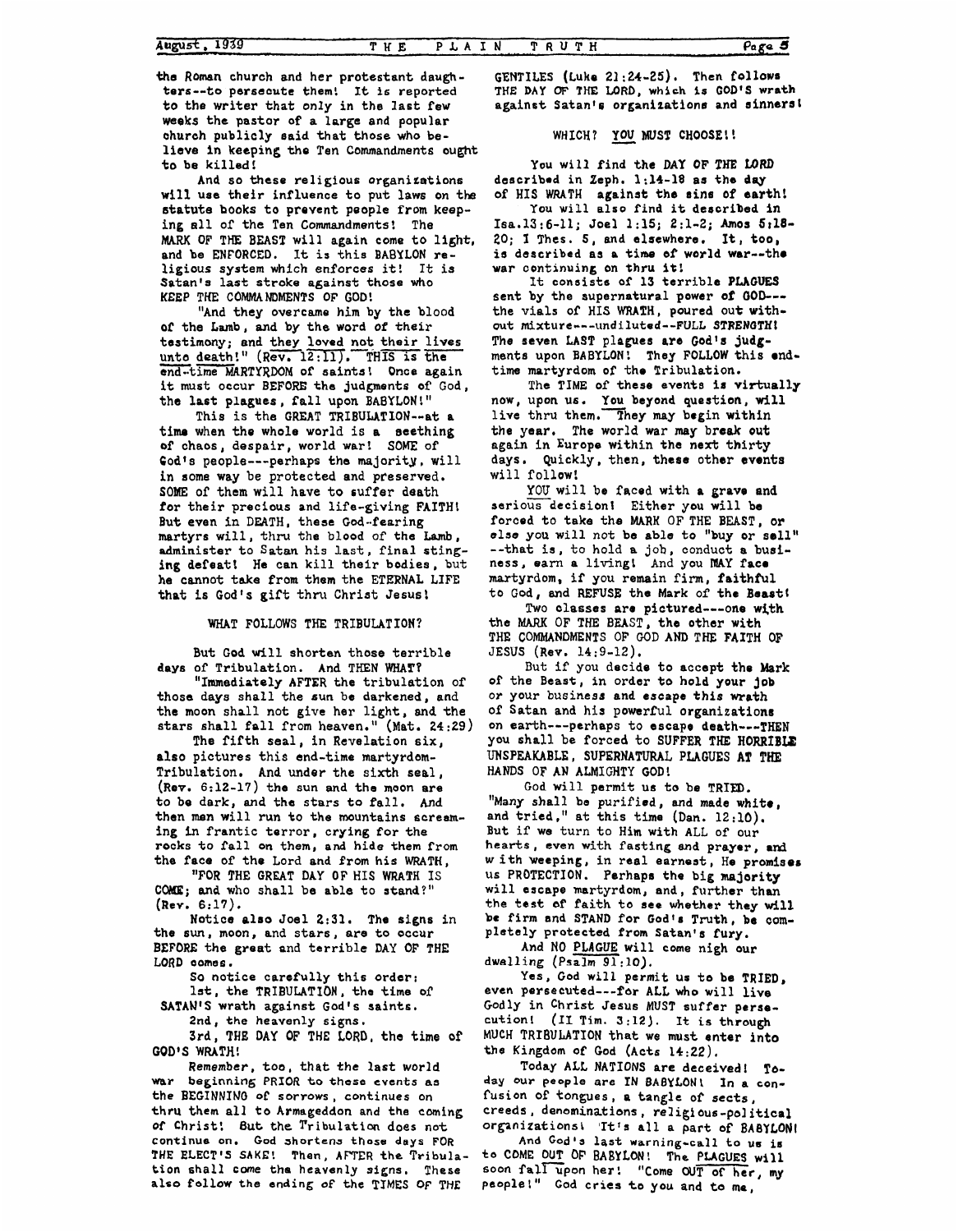## **The PLAIN TRUTH**

**A.** magazine of Understanding **HERBERT W. ARMSTRONG VOL. IV. Edited by** 

**Published in** conjunction with **the RADIO CHURCH OF GOD broadcasting every Sunday KWJJ, Portland, 1040 keys., 4:P.M. KORE, Eugene, 1420 keys,, 9:46 A.M.** 

**The PLAIN TRUTH is sent FREE--no**  request it, **as the Lord provides,**  This **is a** work **of FAITH, kept a**live only **by** the tithes and **freewill** offerings **of God's** people, **Address the** editor, **Box** 111, **Eu**subscription price --- to all who gene, Oregon.

**NMTCE: Be sure** to notify **us** immediately of **any change** in your **address. 'IMPORTANT!**  \* \* \* \* \* \*

We are NON-DENOMINATIONAL---utterly indapendent of **men,** denominations, sects, religious organizations, **wholly DEPENDENT upon our heavenly Father for guidance, and for** every **dollar to carry an this great**  work for **Him! Only thus** can **we be FREE to proolaim** fearlessly and boldly the **whole of the TRUE GOSPEL!** We pay **as we E, We ask every believer to PRAY, earnestly, that God will lay it on the** hearts **of** those **who**  can to send in tithes and offerings suf**ficlent** to keep **this** great **work active, ard that it may go to increasing** multiplied thousands, **that the** world **may be WARNED,**  before it is too **late! We praise God for the** salvation **of score3 and** scores **of souls** thru **the RADIO CHURCH, The PLAIN TRUTH,** and our personal **evangelism.** Pray for a continued great harvest.



order **for** the sudden anexation **of** Danzig. British-French preparedness and warnings they would fight **caused** him to **back** down.

**We** learn from **reliable sources Chat Hitler is** planning **the second round over Danzig** for **about August 20th. All** plans are **being laid** to climax around that **date.** 

**of Spain to advance by a** month **his visit**  to Rome, **so a** military **accord officially**  lining **up Spain with Italy and** Germany can **be** signed **at the** psychologicd **moment of this caning crisis, This, about which you will soon be** reading on the **front pages** of **the newspapers, will add** *gne* **more of thz**  Mussolini **has ordered General Franco**  be signed at the psychological moment of<br>this coming crisis. This, about which you<br>will soon be reading on the front pages of<br>the newspapers, will add one more of the<br>ten prophesied kingdoms which are to give<br>their power a **their power and strength (of arms) to the Beast.**" (Revelation 17:12-13).

**On July 15th Hitler's ambassadar** to Tokyo secured **\*he appraval** of **the Mikado** 

**to plans allying the Japanese high oommsnd 1007. with the Rome-Berlin axis. A definite military tredy is soon to be signed batween Japan and the axis. The German** Fuw**er plans** to **make the signatures public at the precise moment the dcmocraclies start mobilizing to aid Poland.** 

**We have** information **that** Mussolini, **at the same psychological moment, will denounce the Angl** a-Xtalian **accord of** April, **1938. He** will **then make dramatio demand**  for **Malta, the British naval** base in **the**  Mediterranean, **and** also **press his demands**  thunderously **for Suez, Djibouti, Tunisca,**  and that **Gibraltar be turned over to his Spanish ally.** 

**db** one of **two things: Hitler then will probably attempt to** 

**this psychological** hour *to* annex **Danzig and take over the Polish Corridor;** or, **if**  he feels Britain **and** France, and **possibly a** British-Rusoian **alliance, blocks his chances** there, **he may postpone again his move toward Danzig, and, instead, l),** strike with **a lightning move at** 

to conquer **and quickly annex** Rwnania, **striking thru** Hungary **and Cracho-Slovakia, Neither England, France,** nor **Russia, oould save Rumania** from such **a** quick, **unexpected**  military **attaok. 2), make a sudden, unexpeted** thrust -

**Rumania** now **is lined** up **with the democracies, If Hitler takas it, still anothar**  of the ten kingdoms will be added to the soon-to-be-reborn Roman Empire.

## **SHORT, or a LONG WAR?**

**Many** are **asking, will** this **coming world** war **be** a quick, short **war 60011 ended,**  or **will** it **be another long drawn out stmp gle,** lasting several **years?** 

Mussolini **and Hitler,** and their **military chiefs, plan** to strike **so** quick, **suddenly** and **unexpectedly, when they do Strike,** with the **full** force **of their mighty and** superior air fleets, **that the** democra**cies will be** forced to **an** immediate terri**fied** surrender **within a few days. To win,**  they must win quickly, before the tremendou potential power of **the United States can be developed and** brought to **British** aid,

**Many suppose the terrible new** modern instruments **of war make** it **impossible for**  the **war** to **be prolonged over a period of years. But we must** remember **that for every**  new offensive **weapon, equally effective DEFENSIVE** weapons ara being **invented** and **produced, They** tend **to make war more horrible, not necessarily to shorten its dur-St** ion

But **the answer** is in **the Bible** prophecies. **Once world war is** resumed, **it must continue on thru the great Tribulation, the heavenly signs, the plagues ofthe Day of the** tord, **and** to the **Second Coming** of Christ, **at the last battle, at ARMAGEDDON!** 

**The war might last** three **years. It might last seven. we cannot** *knbw* **how long E, at the last battle, at ARMAGEDDON**<br>The war might last three years. It<br>I last seven. We cannot know how long<br>But this you MAY KNOW! This war will<br>ded by CHRIST'S RETURN! And war MAY **be ended by CHRIST'S RETURN: And war MAY** 

**start within air weeks! We are just THAT NEAR Christ's) Coming! That should make every reader stop to THINK! "Am 1 READY? And to a5k, An I PRAYING and WATCHING?"** 

*r*